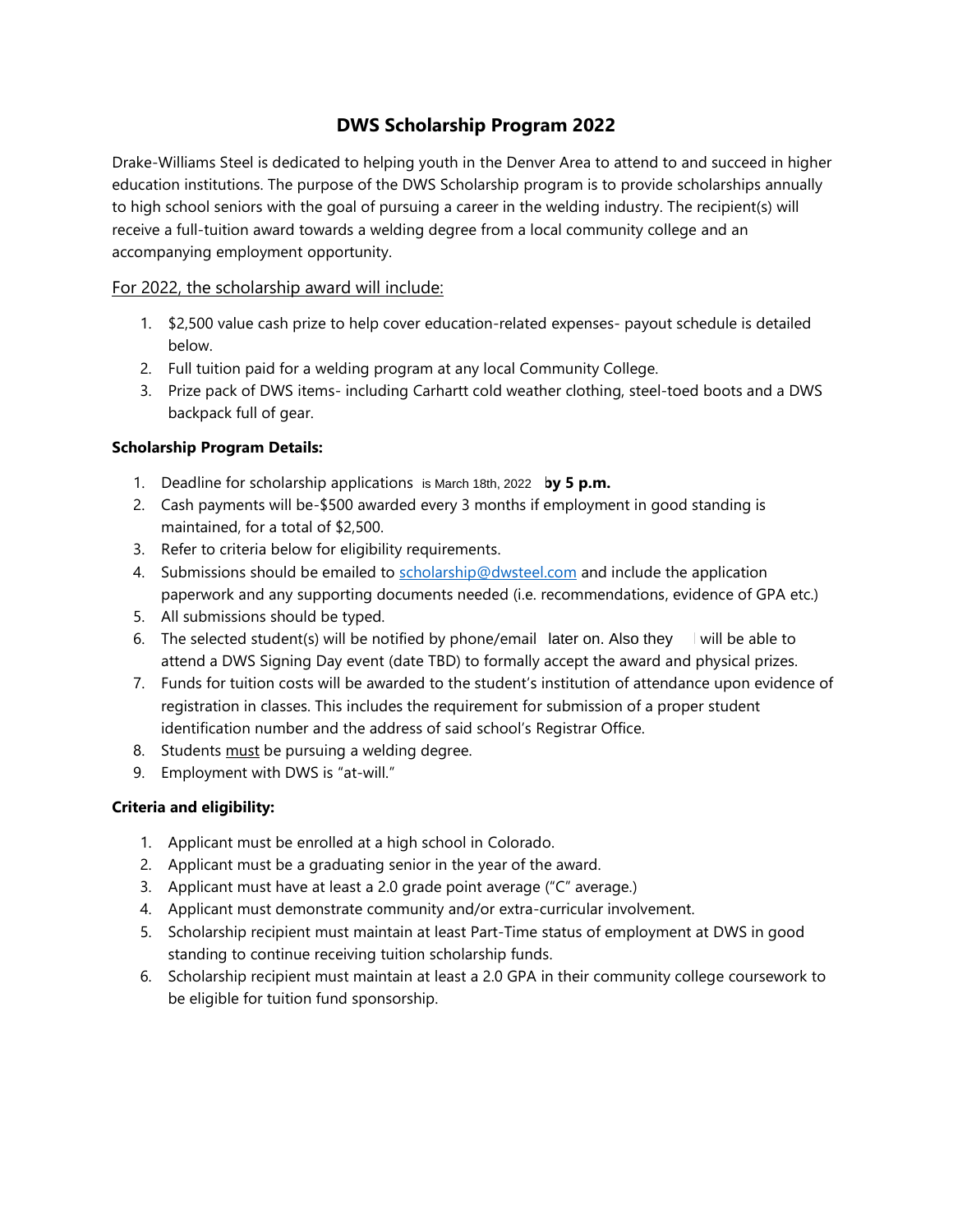## **DWS Scholarship Program 2022**

# **Application Form**

Deadline: This application form and all other required documentation must be received by March 18th, 2022 by 5 p.m. Email to [scholarship@dwsteel.com.](mailto:scholarship@dwsteel.com)

Questions? Call 402-943-3428 Website: [www.dwsteel.com/scholarship](http://www.dwsteel.com/scholarship)

Eligibility: Students must meet these criteria to be eligible. Please initial next to each.

- 1. I confirm that I am a graduating senior at a Colorado high school in Spring 2022\_\_\_\_\_\_\_\_\_\_\_\_
- 2. I plan to pursue a welding degree at a local community college starting Fall 2022\_\_\_\_\_\_
- 3. If chosen for the scholarship, I will attend the Signing Day event at DWS
- 4. I plan to maintain at least Part-Time employment status at Drake-Williams Steel in order to participate in the scholarship program\_\_\_\_\_\_\_\_

## **A. Personal Information**

| First Name:________________________        |  |
|--------------------------------------------|--|
|                                            |  |
| Date of Birth (mm/dd/yyyy): _____________  |  |
|                                            |  |
|                                            |  |
| Telephone Number: ________________________ |  |
| Telephone Number: ________________________ |  |
|                                            |  |
| Grade Point Average (GPA): _________       |  |

\*Official Copy of Transcripts from the above school is required at the time of application.

#### **B. School Information**

|       |        | Student ID Number: Student ID Number: |  |
|-------|--------|---------------------------------------|--|
|       |        |                                       |  |
| City: | State: | $\angle$ Zip: $\angle$                |  |